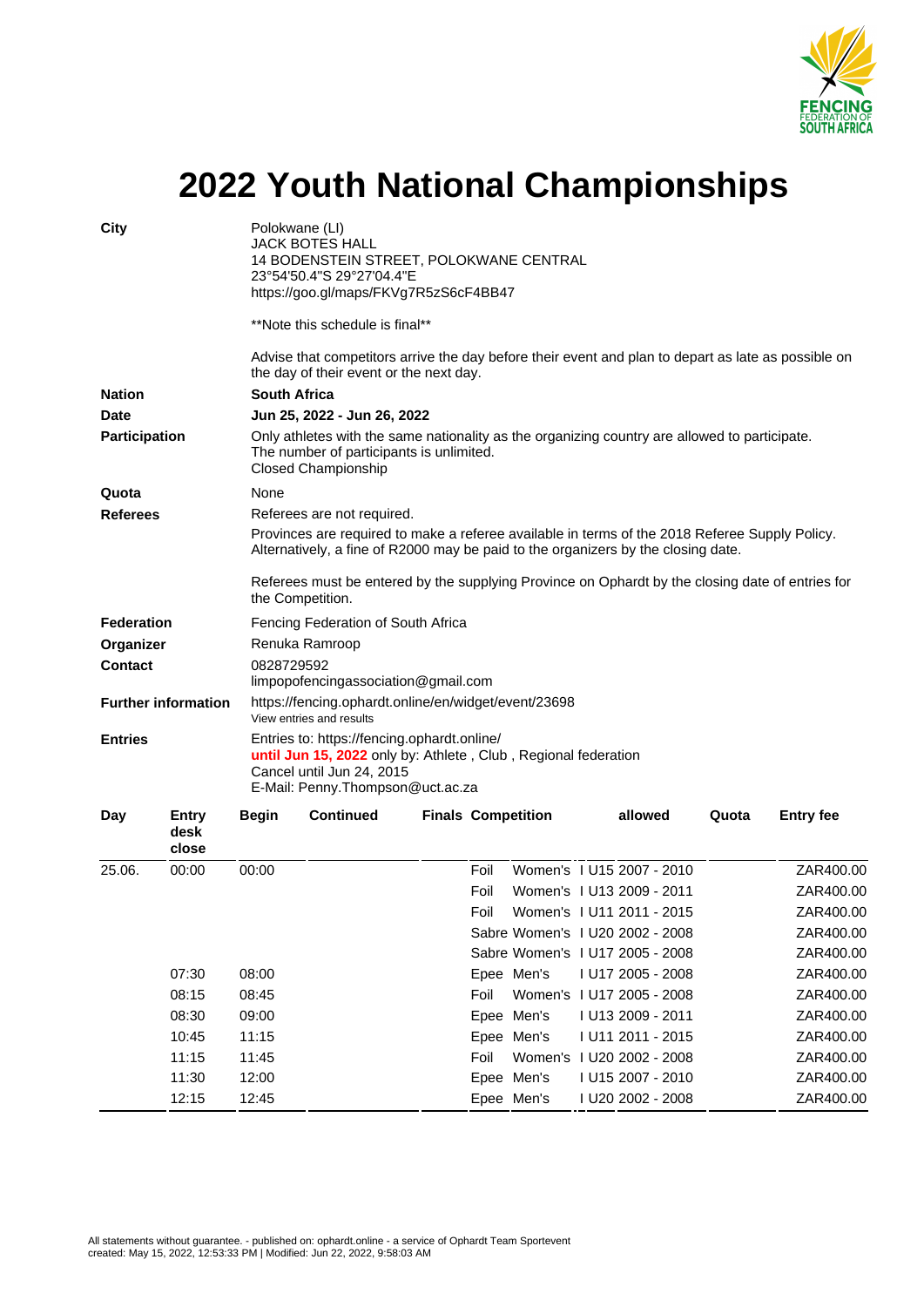

| 26.06.                  | 00:00                  | 00:00                                     |             |                          |      | Foil<br>Men's                                    |  | I U17 2005 - 2008              |  | ZAR400.00 |
|-------------------------|------------------------|-------------------------------------------|-------------|--------------------------|------|--------------------------------------------------|--|--------------------------------|--|-----------|
|                         |                        |                                           |             |                          |      | Foil<br>Men's                                    |  | I U15 2007 - 2010              |  | ZAR400.00 |
|                         |                        |                                           |             |                          |      | Foil<br>Men's                                    |  | I U13 2009 - 2011              |  | ZAR400.00 |
|                         |                        |                                           |             |                          |      | Foil<br>Men's                                    |  | I U11 2011 - 2015              |  | ZAR400.00 |
|                         |                        |                                           |             |                          |      | Sabre Men's                                      |  | I U17 2005 - 2008              |  | ZAR400.00 |
|                         | 07:30                  | 08:00                                     |             |                          |      |                                                  |  | Epee Women's I U17 2005 - 2008 |  | ZAR400.00 |
|                         |                        |                                           |             |                          |      |                                                  |  | Epee Women's I U11 2011 - 2015 |  | ZAR400.00 |
|                         | 08:00                  | 08:30                                     |             |                          |      | Foil<br>Men's                                    |  | I U20 2002 - 2008              |  | ZAR400.00 |
|                         | 09:30                  | 10:00                                     |             |                          |      |                                                  |  | Epee Women's I U13 2009 - 2011 |  | ZAR400.00 |
|                         | 10:30                  | 11:00                                     |             |                          |      | Sabre Men's                                      |  | I U20 2002 - 2008              |  | ZAR400.00 |
|                         | 11:30                  | 12:00                                     |             |                          |      |                                                  |  | Epee Women's I U15 2007 - 2010 |  | ZAR400.00 |
|                         | 12:30                  | 01:00                                     |             |                          |      |                                                  |  | Epee Women's I U20 2002 - 2008 |  | ZAR400.00 |
|                         | <b>Equipment check</b> | Day                                       | <b>Time</b> | Day                      | Time | <b>Competition</b>                               |  |                                |  |           |
|                         |                        | 25.06.                                    | 06:30       |                          |      | Foil Women's U15 Individual                      |  |                                |  |           |
|                         |                        |                                           |             |                          |      | Foil Women's U13 Individual                      |  |                                |  |           |
|                         |                        |                                           |             |                          |      | Foil Women's U11 Individual                      |  |                                |  |           |
|                         |                        |                                           |             |                          |      |                                                  |  | Sabre Women's U20 Individual   |  |           |
|                         |                        |                                           |             |                          |      |                                                  |  | Sabre Women's U17 Individual   |  |           |
|                         |                        |                                           |             |                          |      | Epee Men's U17 Individual                        |  |                                |  |           |
|                         |                        |                                           |             |                          |      | Foil Women's U17 Individual                      |  |                                |  |           |
|                         |                        |                                           |             |                          |      | Epee Men's U13 Individual                        |  |                                |  |           |
|                         |                        |                                           |             |                          |      | Epee Men's U11 Individual                        |  |                                |  |           |
|                         |                        |                                           |             |                          |      | Foil Women's U20 Individual                      |  |                                |  |           |
|                         |                        |                                           |             |                          |      | Epee Men's U15 Individual                        |  |                                |  |           |
|                         |                        |                                           |             |                          |      | Epee Men's U20 Individual                        |  |                                |  |           |
|                         |                        | 26.06.                                    | 06:30       |                          |      | Foil Men's U17 Individual                        |  |                                |  |           |
|                         |                        |                                           |             |                          |      | Foil Men's U15 Individual                        |  |                                |  |           |
|                         |                        |                                           |             |                          |      | Foil Men's U13 Individual                        |  |                                |  |           |
|                         |                        |                                           |             |                          |      | Foil Men's U11 Individual                        |  |                                |  |           |
|                         |                        |                                           |             |                          |      | Sabre Men's U17 Individual                       |  |                                |  |           |
|                         |                        |                                           |             |                          |      | Epee Women's U17 Individual                      |  |                                |  |           |
|                         |                        |                                           |             |                          |      | Epee Women's U11 Individual                      |  |                                |  |           |
|                         |                        |                                           |             |                          |      | Foil Men's U20 Individual                        |  |                                |  |           |
|                         |                        |                                           |             |                          |      | Epee Women's U13 Individual                      |  |                                |  |           |
|                         |                        |                                           |             |                          |      | Sabre Men's U20 Individual                       |  |                                |  |           |
|                         |                        |                                           |             |                          |      | Epee Women's U15 Individual                      |  |                                |  |           |
|                         |                        |                                           |             |                          |      | Epee Women's U20 Individual                      |  |                                |  |           |
| <b>Payment</b>          |                        | <b>Payment</b>                            |             |                          |      | <b>Surcharge</b>                                 |  | <b>Remarks</b>                 |  |           |
|                         |                        | Rand                                      |             |                          |      | +ZAR0.00 +0.00%                                  |  | Annual FFSA Fee<br>R400.00     |  |           |
|                         | Late entry surcharge   |                                           |             | ZAR400.00 per late entry |      |                                                  |  |                                |  |           |
|                         |                        | <b>Competition manager Penny Thompson</b> |             |                          |      |                                                  |  |                                |  |           |
| <b>Head of referees</b> |                        | Louise Lombard                            |             |                          |      |                                                  |  |                                |  |           |
| Format                  |                        |                                           |             |                          |      | 1 round of poules followed by Direct Elimination |  |                                |  |           |
| <b>Rules and legal</b>  |                        | National Rules & FIE Apply.               |             |                          |      |                                                  |  |                                |  |           |